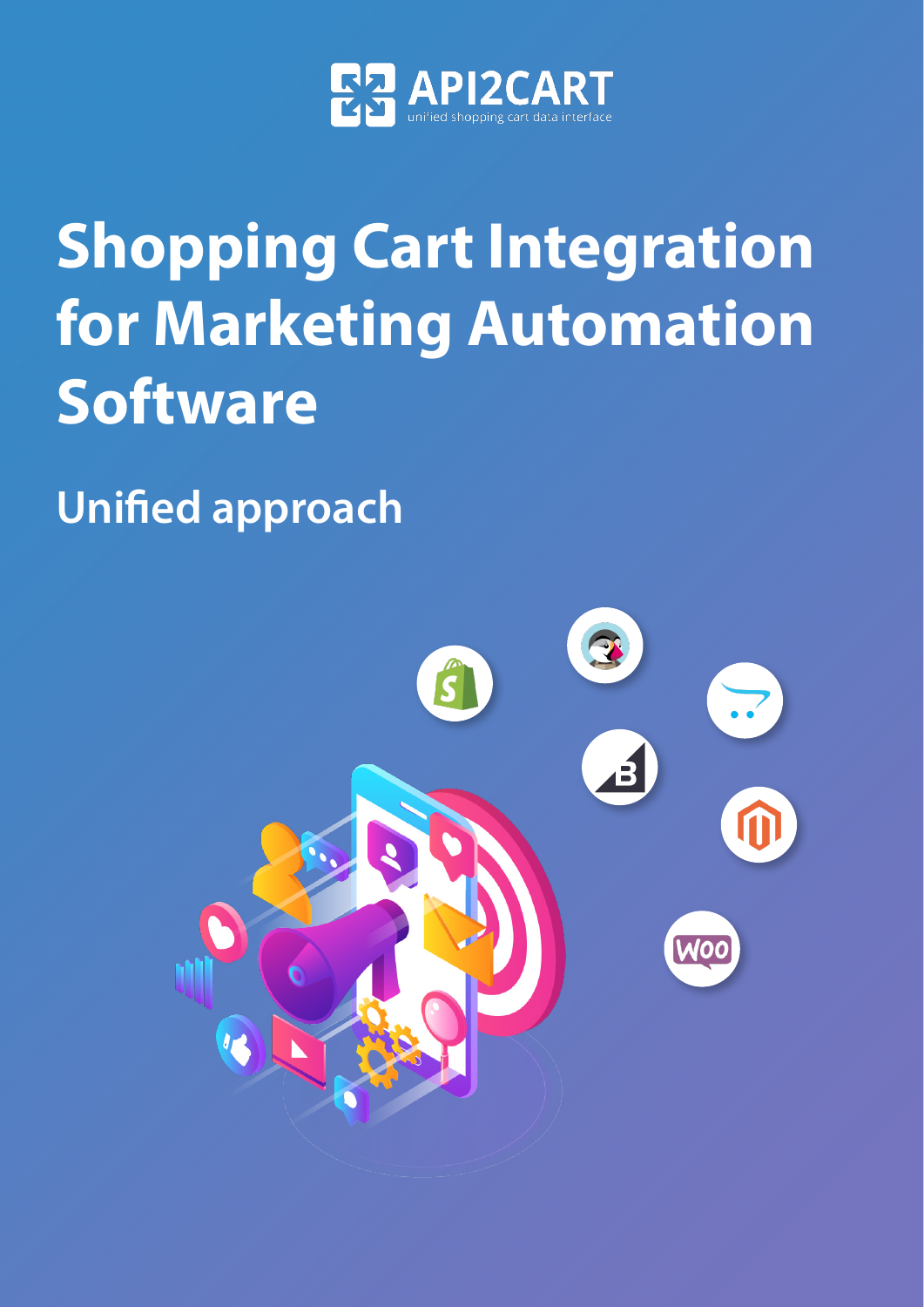## **USE CASES**

## **Send emails featuring new items, discounts and special offers**

With API2Cart it's easy to promote new products

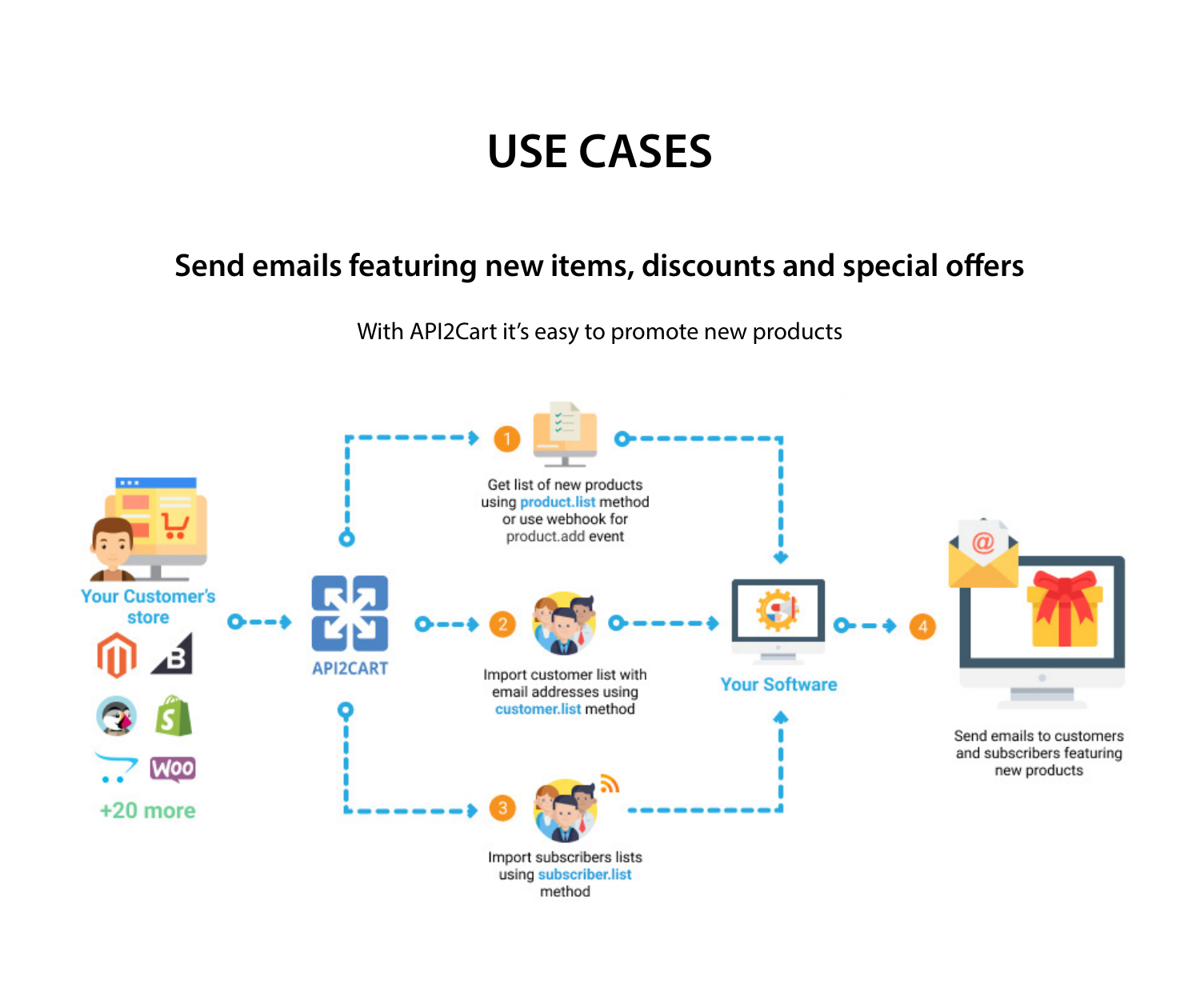## **Analyse order history**

Analyse order history for effective post-purchase communication



customer.list method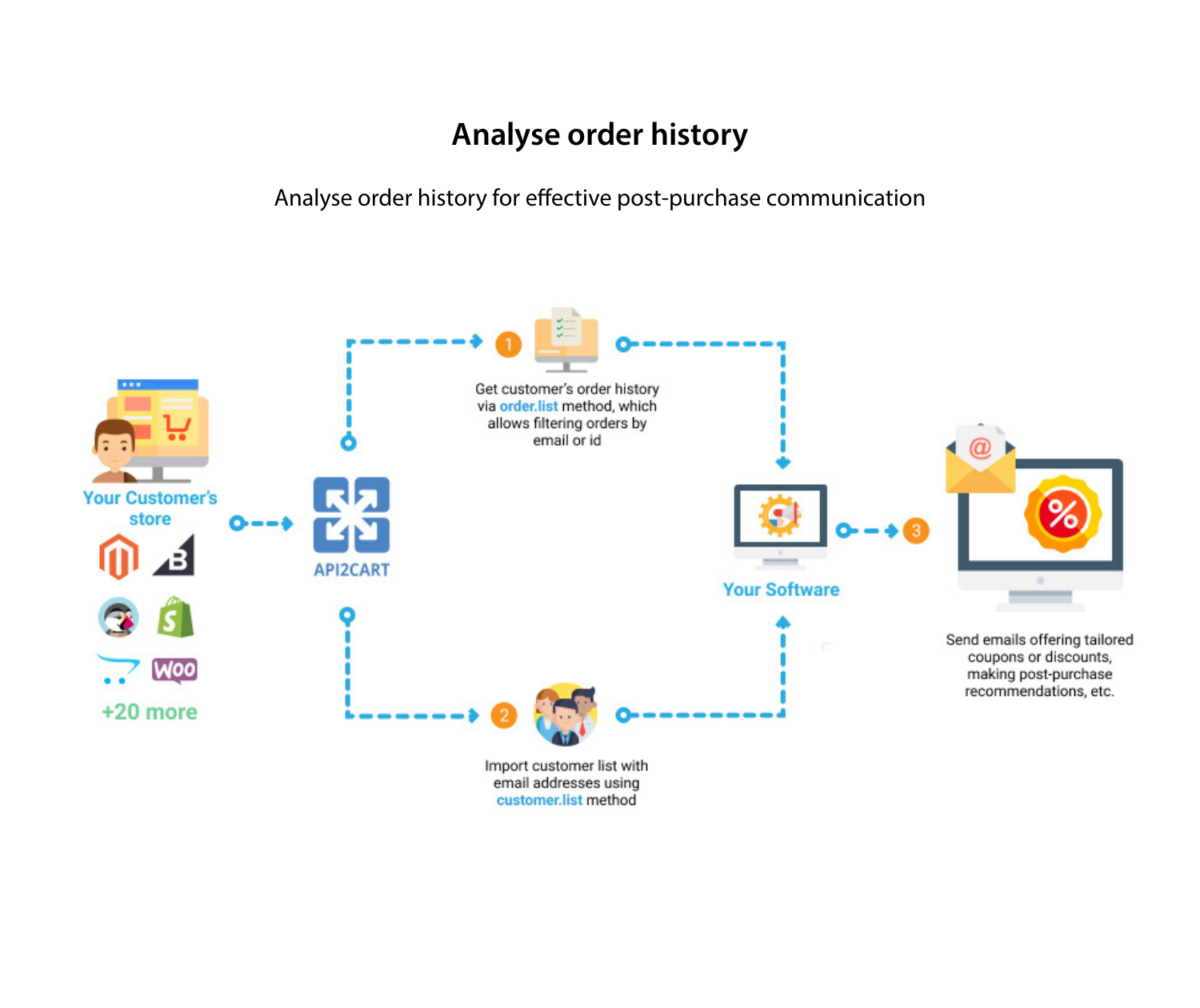## **Notify customers on order statuses**

Alert end customers automatically when order statuses change

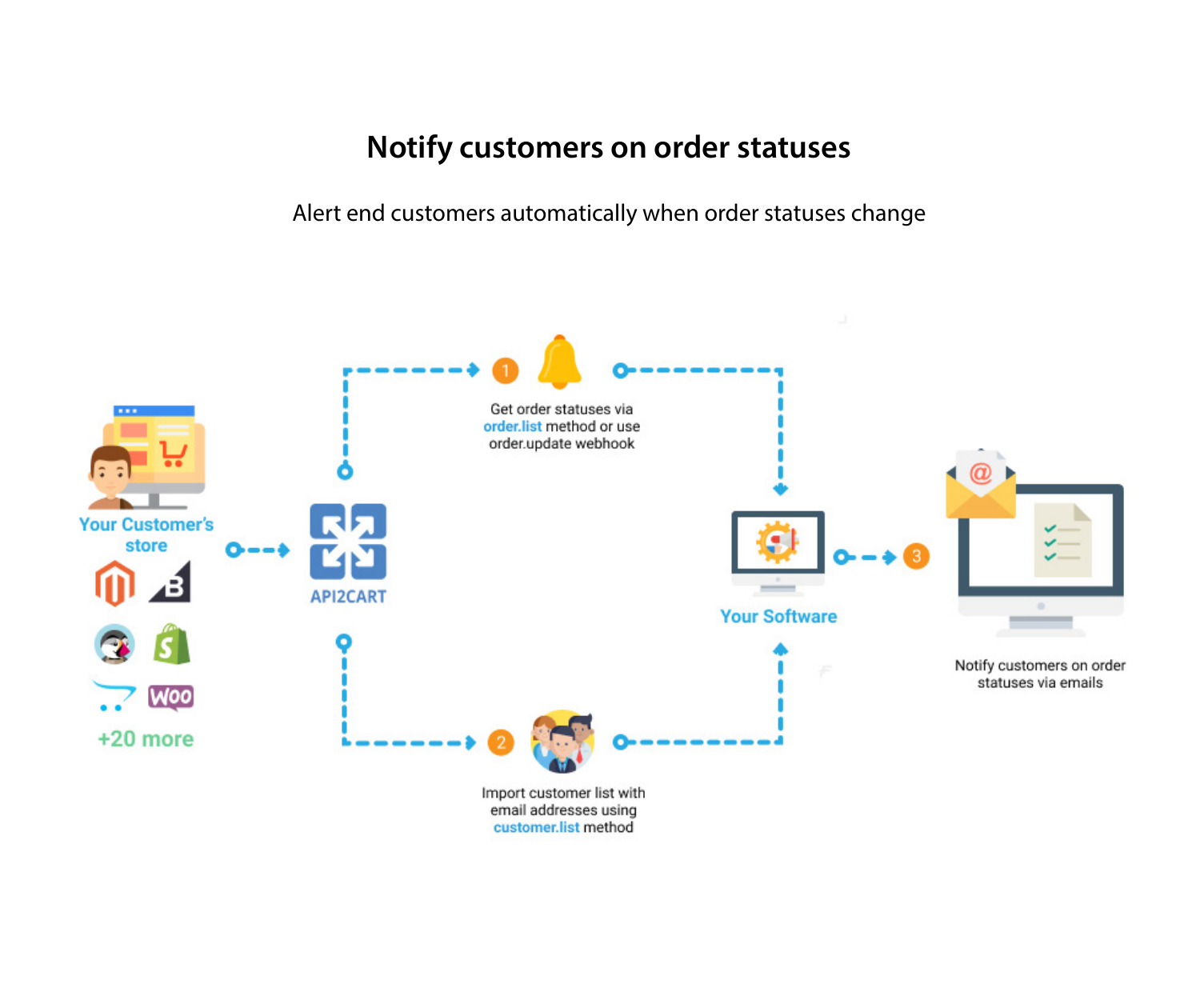## **Recover Abandoned Carts**

Send automatic emails to recover lost ecommerce sales

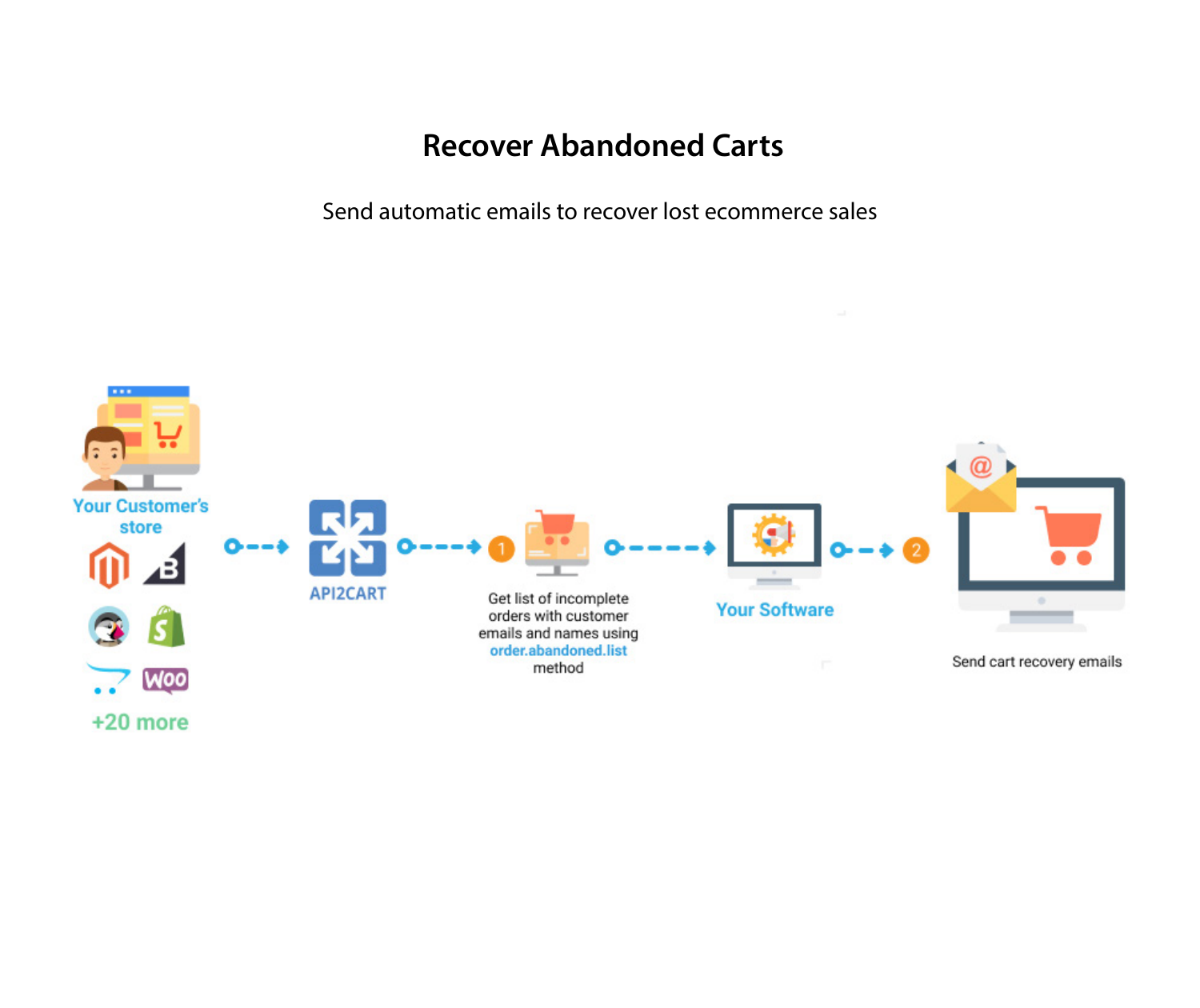## **Work with product reviews**

Using reviews from happy customers is a powerful way for retailers to influence people to buy

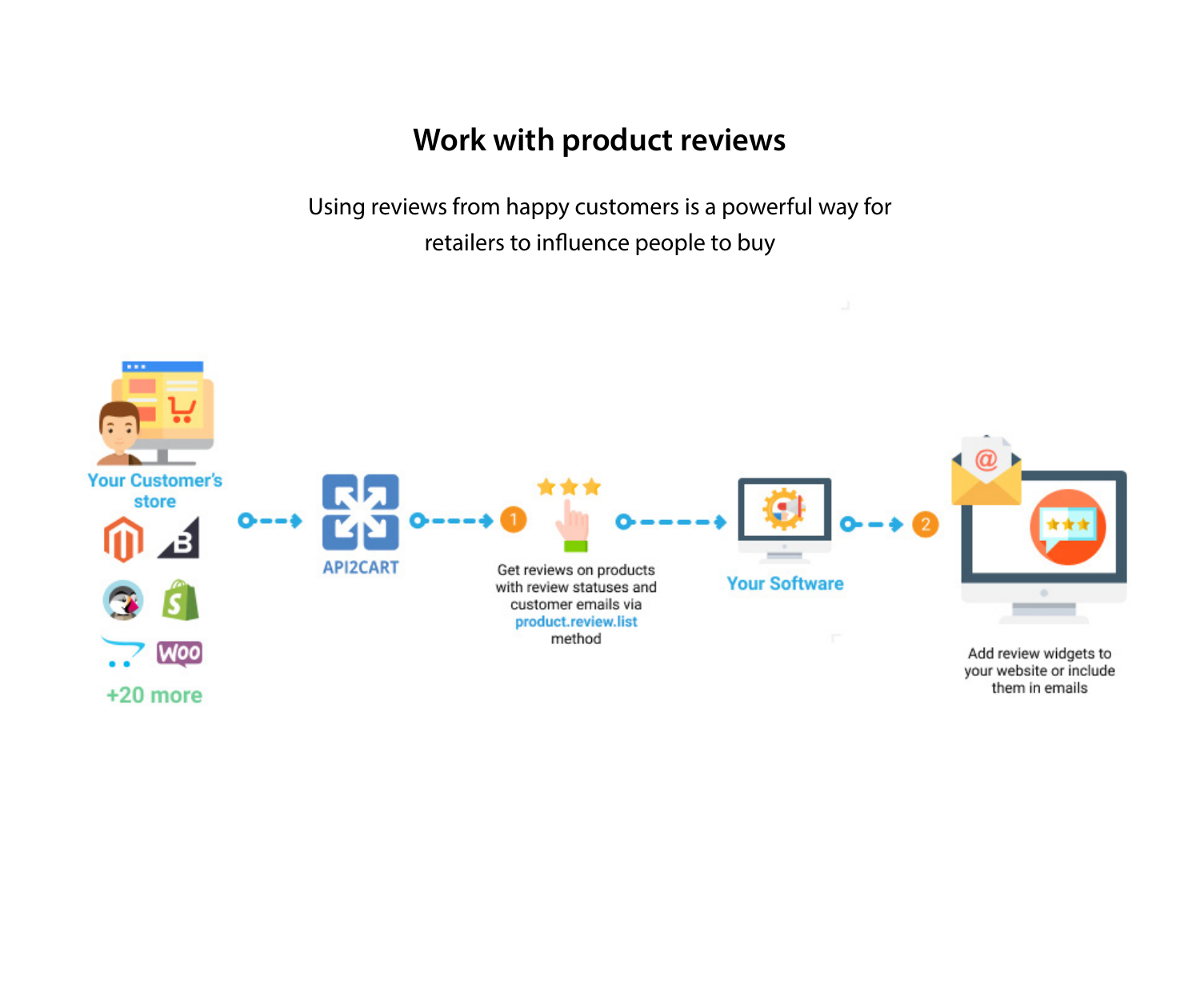## **Spot regular purchases**

Analyse order history to spot regular purchases, so that you can remind customers to restock or tempt them with special offers on similar items they might be interested in

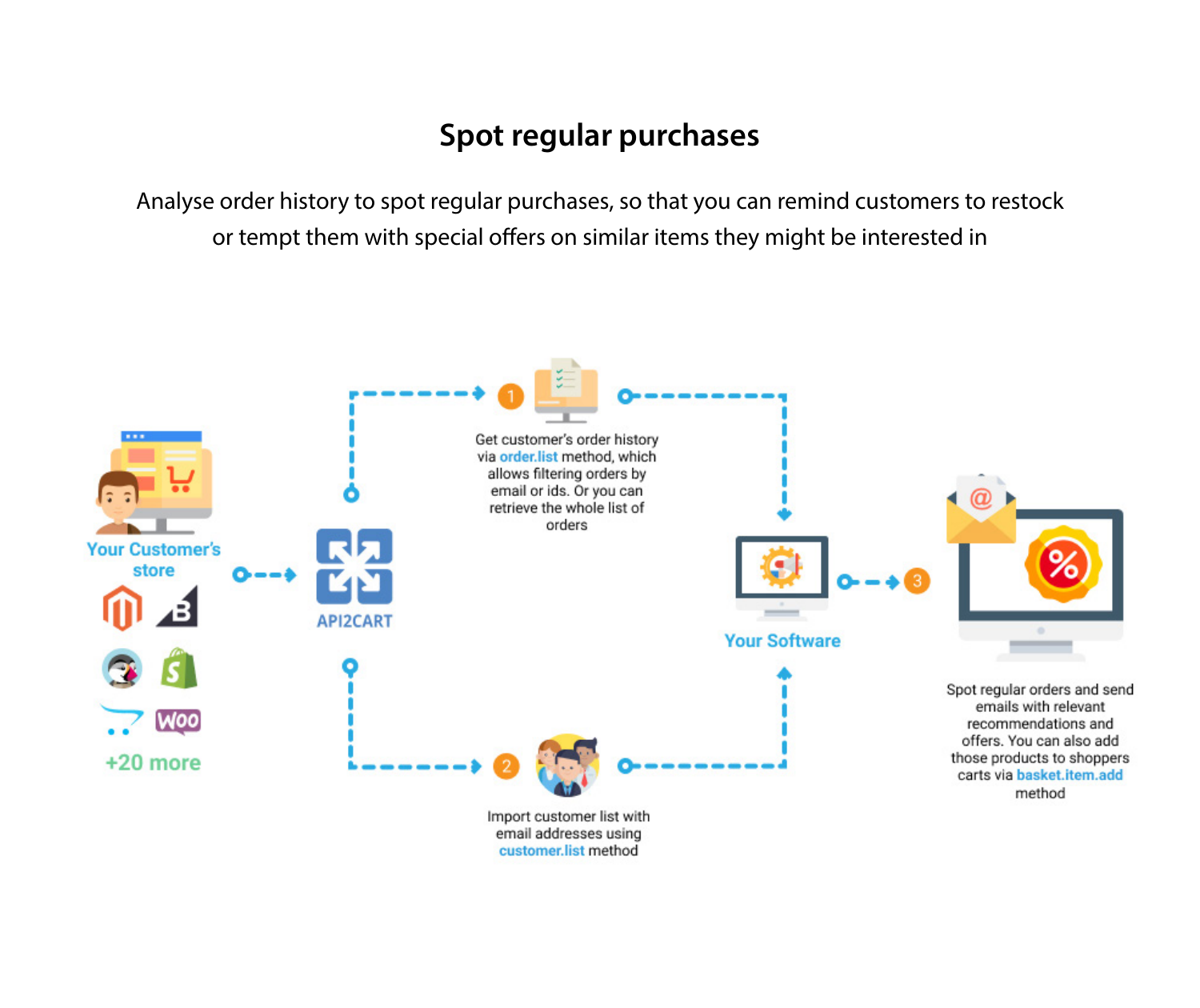## **Why Marketing Automation Software needs Integration with Shopping Platforms?**

Marketing automation software help retailers win back customer attention, recover cart abandonment, boost sales with coupons or special offers, and keep customers updated on order statuses. **Marketing automation software greatly depends on integration with shopping carts**, as carrying out its key functions requires access to data on products and orders, customer contacts, coupons, etc., which are stored in stores' databases.

No matter how daunting this sounds, integrations are unavoidable. What is avoidable, however, is more integrations and the problems they entail.

**API2Cart makes integration with multiple shopping carts and marketplaces so much easier, faster and cheaper.** Also, API2Cart takes care of further multi-platform maintenance. You integrate with the API once, get connected to more than 35 e-commerce platforms, and don't worry about upgrading your code every time new versions of carts come out.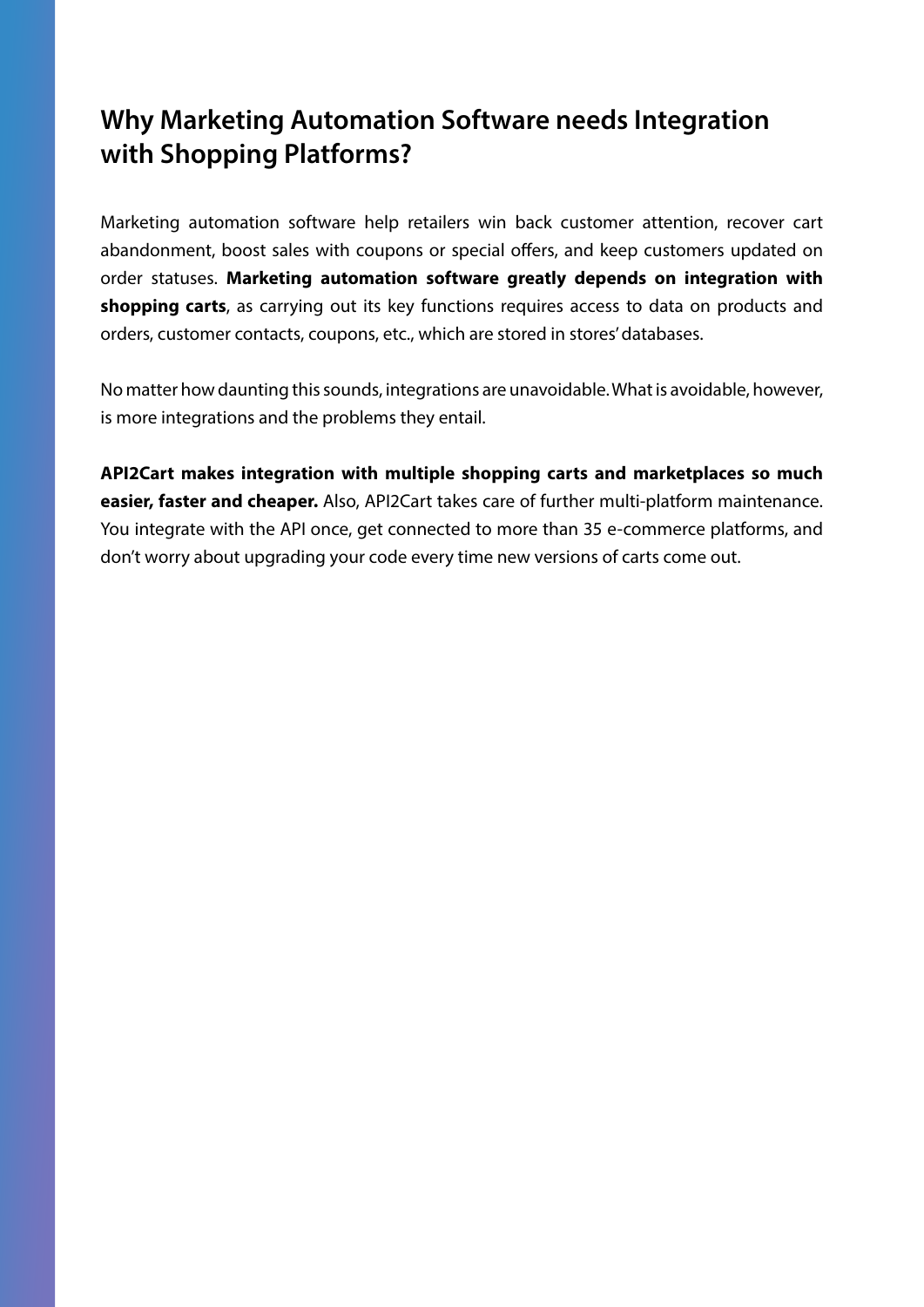## **How shopping cart integration builds a critical link in the chain**

For you, as a marketing automation software provider, merchant's e-shop is a valuable asset because that is where the information on products, orders, customers, etc. is stored.

Marketing automation software depends on integration with shopping carts to automate most of ecommerce-related operations. Info from stores powers the majority of internal processes marketing automation software runs.

In particular, integration with customer stores via API2Cart enables the software to do the following:

- retrieve products lists along with prices images, descriptions, attributes, variants, categories, etc.
- send emails featuring new items, discounts and special prices
- notify on order statuses
- import contacts from stores and build segmented lists
- spot and track cart abandoners, website visitors, and successful purchases
- generate smart e-mail statistics

**Quality of marketing automation software depends on its level and quality of integration with shopping carts**. Integration means tying your application with a third party, so should something go wrong and an information loss or distortion occurs, and the whole lot of integrated processes will go on the blink.

**The best way to integrate safely is to invest into a well-coined connection via API2Cart Unified Shopping Cart and Marketplace API**. Having dealt with hundreds of integrations, our team have learned the pain points that various web and mobile applications face. With these in mind, **we crafted our unified API that lets your product seamlessly communicate with clients' stores, be they based on Shopify, Magento, WooCommerce, or any other shopping cart or marketplace that we support**.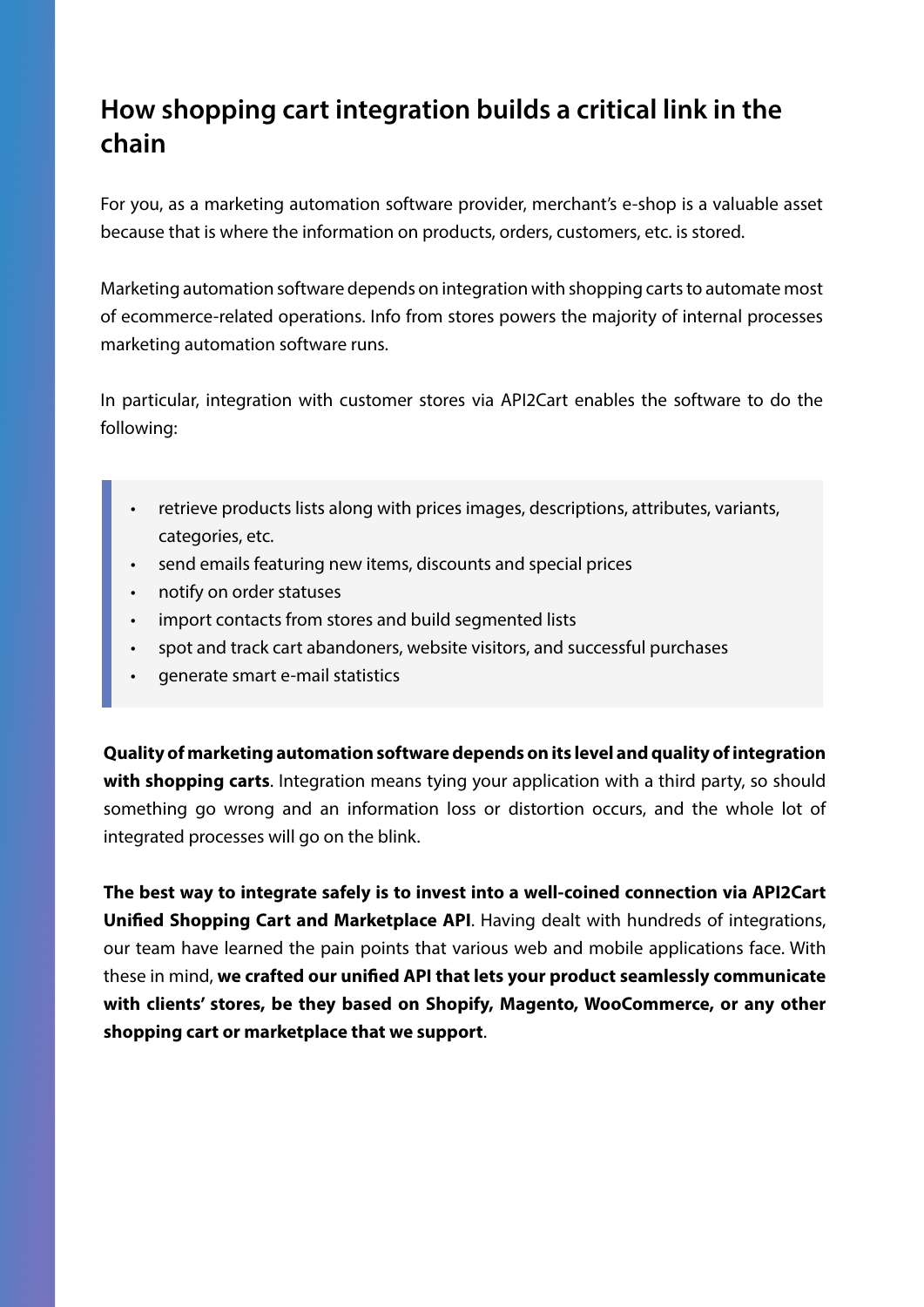## **API2Cart Methods for Marketing Automation Software**

API2Cart has rich capabilities for marketing automation software. We provide the whole scope of functionality to get and manage all needed info on products, orders, shipments, customers, etc. Let's dig deeper into the methods which help to perform the integration.

## **Get all needed Product Info**

We have everything needed for accessing and managing product info on multiple shopping carts and marketplaces.

#### **- [product.list](http://docs.api2cart.com/product-list)**

Use [product.list](http://docs.api2cart.com/product-list) method to get list of products along with all related info and images. You can retrieve SKUs, name, description, dimensions, prices, quantities, etc. Filter products by create/ modification date, ids, etc.

#### **- [product.variant.info](http://docs.api2cart.com/product-variant-info)**

Get details on product variants via [product.variant.info](http://docs.api2cart.com/product-variant-info) method.

#### **- [product.child\\_item.list](http://docs.api2cart.com/product-child_item-list)**

Find and get list of child items of products via [product.child\\_item.list](http://docs.api2cart.com/product-child_item-list) and [product.child\\_item.find](http://docs.api2cart.com/product-child_item-find) methods.

## **Access order history**

Get customer's order history via **[order.find](https://docs.api2cart.com/order-find)** method, which allows filtering orders by email or id.

### **Track new orders**

There are two ways to learn about new orders on stores:

#### **-** Webhook for **order.add** event

First is setting the webhooks for order.add event to get notified every time the new order is placed. Using webhooks is much more beneficial way in comparison to polling an API, as it decreases the server load, saves API requests, and provides more up-to-date info.

#### - **order.list** method

Another option for tracking new orders is executing order. list method once in a while to get list of products to be imported to your system. Filter orders by create time with *created\_from* and *created\_to* parameters.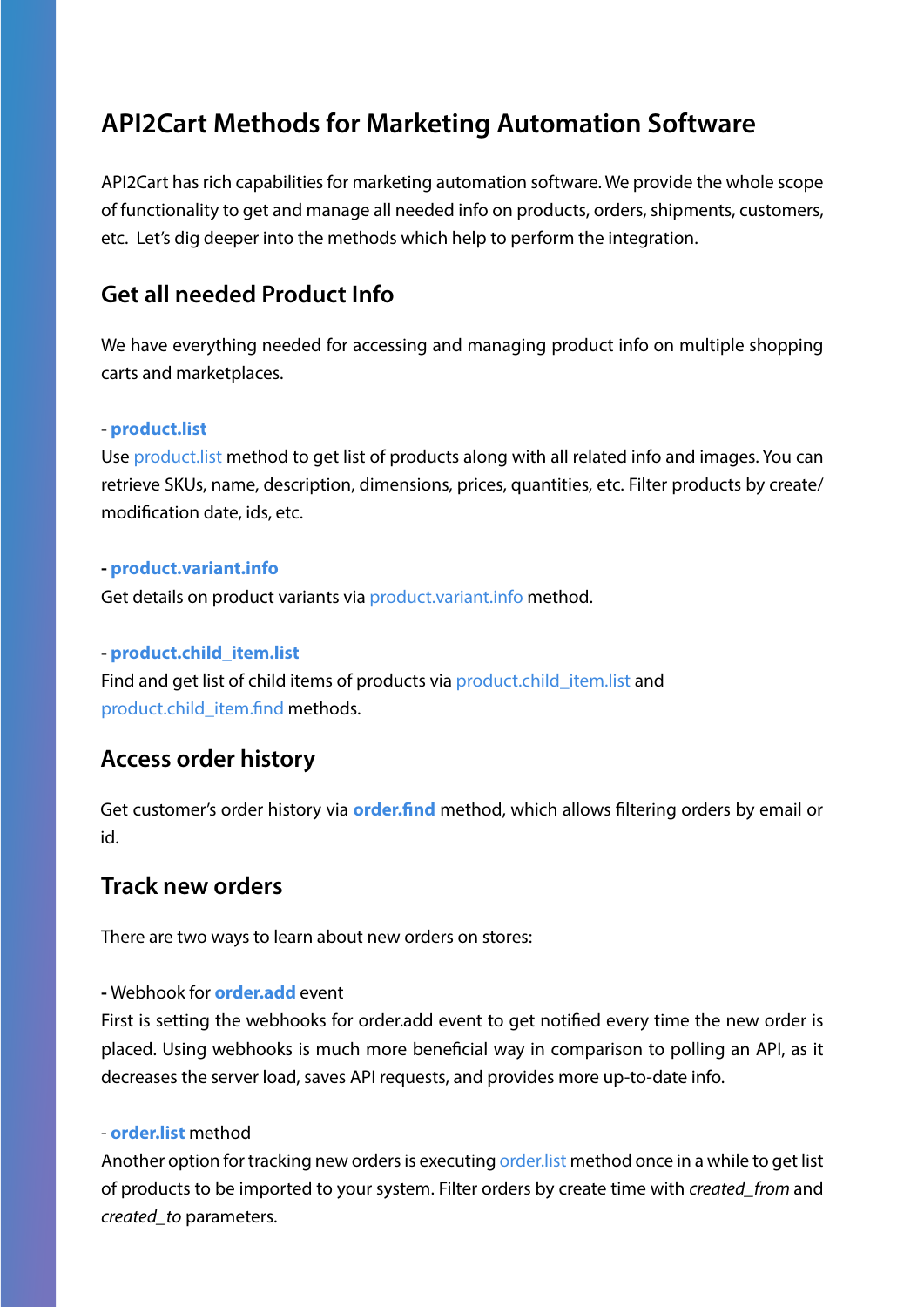## **Get order statuses**

With API2Cart it is easy for your software to send automatic emails notifying buyers on order statuses.

Get order statuses via **[order.list](http://docs.api2cart.com/order-list)** method or use **[order.update](http://docs.api2cart.com/order-update)** webhook, which is triggered every time the order gets updated (including it's status changes). Thus, getting the database, your system can send customers notification emails on order status changes.

## **Manage customer info**

Retrieve all customers details you need via **[customer.info](https://docs.api2cart.com/customer-info)** and **[customer.list](https://docs.api2cart.com/customer-list)** methods.

## **Get abandoned orders**

Get list of incomplete orders along with customer emails and names using **[order.abandoned.list](https://docs.api2cart.com/order-abandoned-list)** method.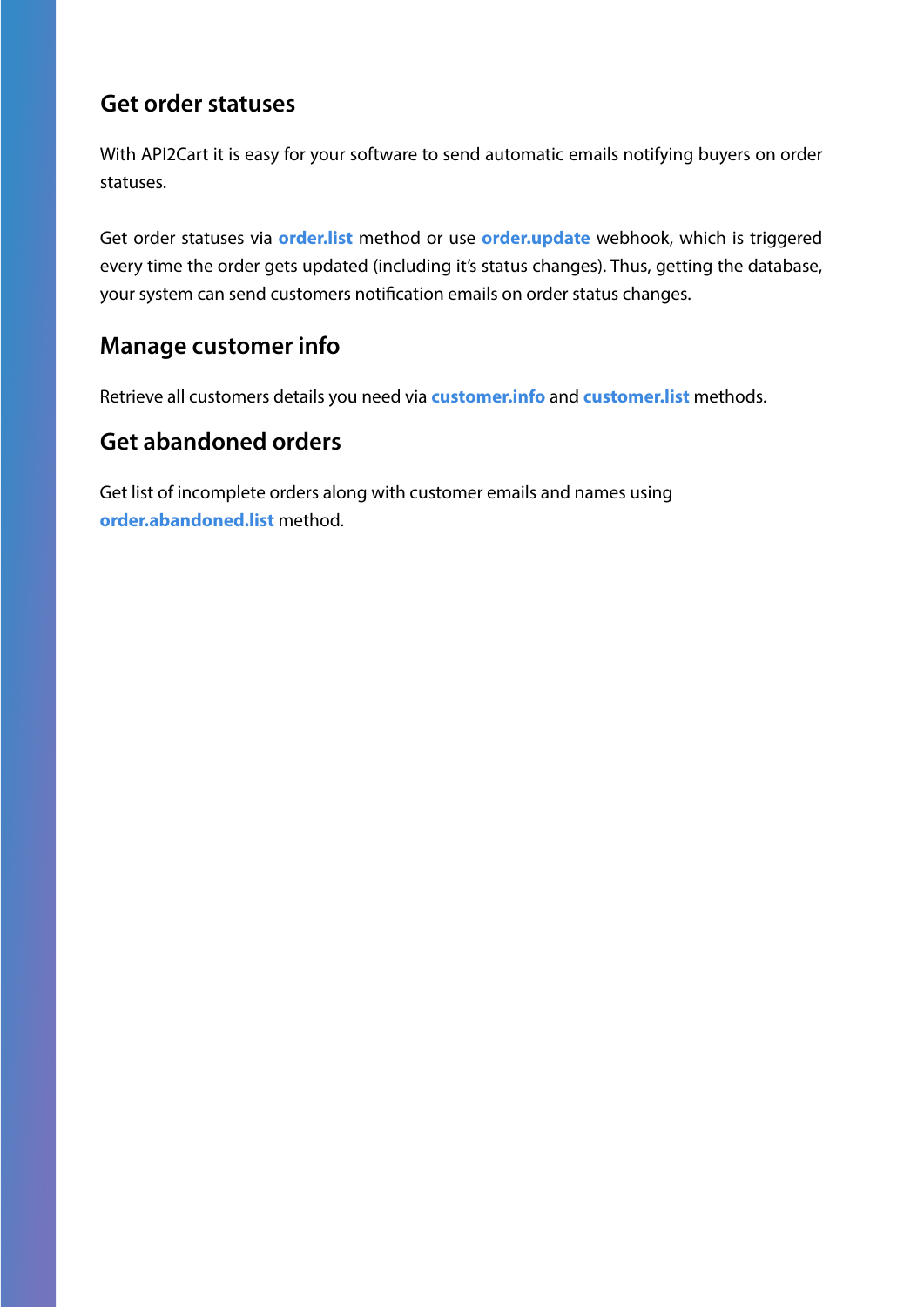## **Key Challenges of In-house Integration (Multiply by the Number of Integrations)**

The integration steps mentioned above imply software vendors looking to integrate with shopping carts and other related systems will have to deal with the following challenges:

#### **1. Time.**

On average, an integration takes 4-12 weeks to develop. In this time the responsible developer will learn the platform logic and architecture, put effort into reducing the friction between the product and the system, and very likely find themselves off base a couple of times.

#### **2. Expenses.**

Be ready to pay a set sum of a few thousands of dollars plus maybe extra if the need for additional development occurs. After the integration is complete and iterated to success, it will need developer work and attention because new versions will appear and this will mean upgrades to make. Plus, your clients might request modifications and custom enhancements.

#### **3. Human resources.**

Each integration is both tons of work to do and a separate thorn in the side that never goes away after the work is done, that someone has to deal with. For better and more reliable results, you will want the someone to be dependable and expert, and that is not easy to find and hard to allocate if they are a part of your product team.